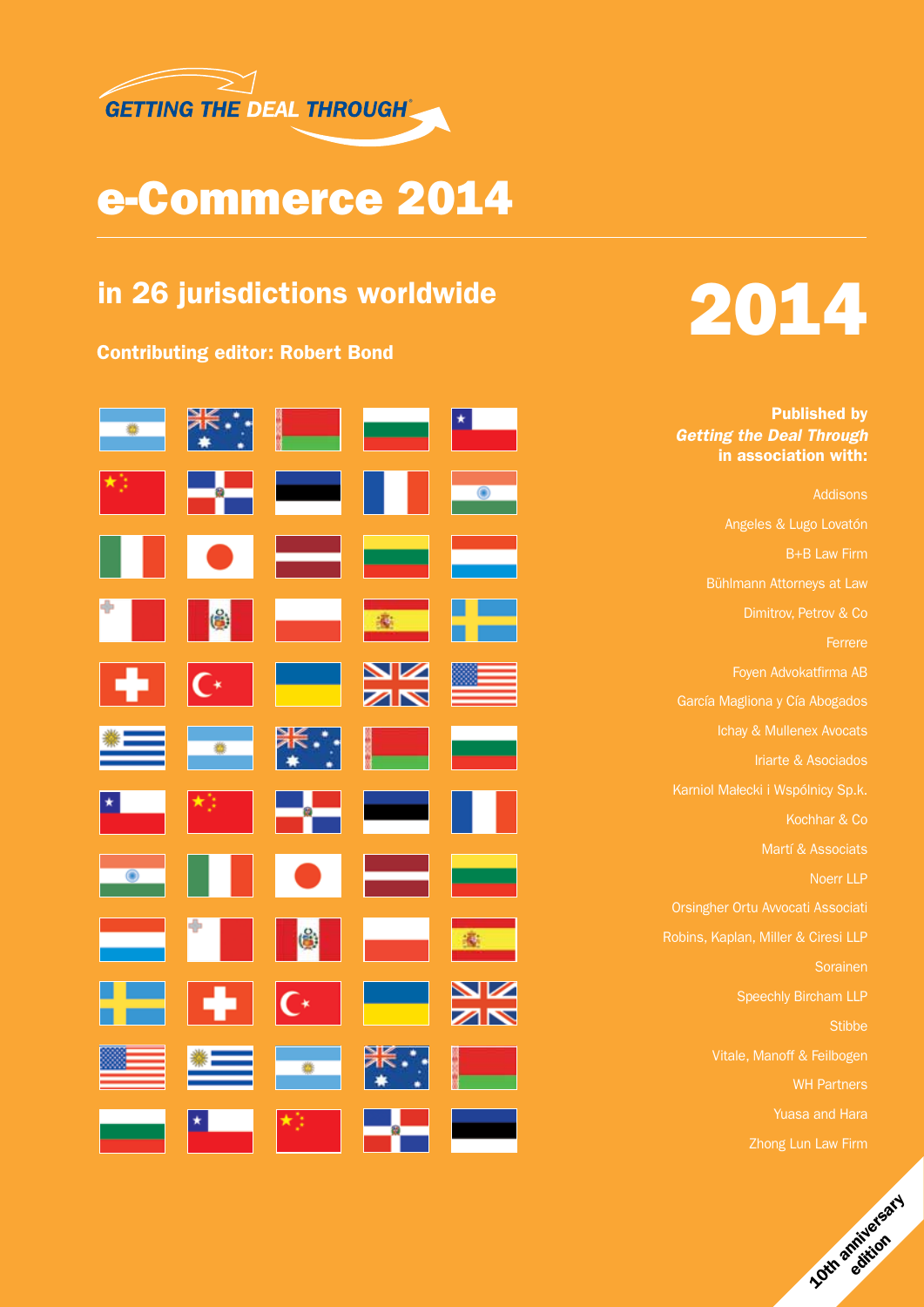|  | <b>GETTING THE DEAL THROUGH®</b> |
|--|----------------------------------|

#### e-Commerce 2014

**Contributing editor**<br>Robert Bond<br>Speechly Bircham LLP

Publisher Gideon Roberton

**Business development managers<br>Alan Lee<br>George Ingledew<br>Dan White** 

Account manager Megan Friedman

**Trainee account managers<br>Cady Atkinson<br>Joseph Rush<br>Dominique Destrée** 

Media coordinator Parween Bains

**Administrative coordinator**<br>Sophie Hickey

**Trainee research coordinator**<br>Robin Synnot

Marketing manager (subscriptions) Rachel Nurse *subscriptions@gettingthedealthrough.com*

**Head of editorial production**<br>Adam Myers

Production coordinator<br>Lydia Gerges

**Senior production editor<br>Jonathan Cowie** 

Subeditor<br>Davet Hyland

**Director**<br>Callum Campbell

**Managing director**<br>Richard Davey

e-**Commerce 2014**<br>Law Business Research Ltd<br>87 Lancaster Road<br>London, W11 1QQ, UK<br>Tel: +44 20 7229 1188<br>Fax: +44 20 7229 6910<br>© Law Business Research Ltd 2013 No photocopying: copyright licences do not apply. First published 2004 Tenth edition

The information provided in this<br>publication is general and may not apply<br>in a specific situation. Legal advice should<br>always be sought before taking any legal<br>action based on the information provided.<br>This information is

Printed and distributed by Encompass Print Solutions Tel: 0844 2480 112

| Law      |
|----------|
| Business |
| Research |

| <b>Argentina</b> Héctor Ariel Manoff, Nicolás Matías Czejer and Vanesa Balda <i>Vitale, Manoff &amp; Feilbogen</i> | 3   |
|--------------------------------------------------------------------------------------------------------------------|-----|
| <b>Australia</b> Jamie Nettleton and Justine Munsie Addisons                                                       | 9   |
| <b>Belarus</b> Alexey Anischenko, Marina Golovnitskaya and Natalia Yurieva Sorainen                                | 19  |
| <b>Bulgaria</b> Veneta Donova Dimitrov, Petrov & Co                                                                | 24  |
| <b>Chile</b> Claudio Magliona García Magliona y Cía Abogados                                                       | 31  |
| <b>China</b> Jihong Chen Zhong Lun Law Firm                                                                        | 36  |
| <b>Dominican Republic</b> Jaime R Angeles Angeles & Lugo Lovatón                                                   | 41  |
| <b>Estonia</b> Kaupo Lepasepp and Mihkel Miidla Sorainen                                                           | 47  |
| <b>France</b> Annabelle Richard and Diane Mullenex Ichay & Mullenex Avocats                                        | 53  |
| <b>India</b> Stephen Mathias and Phillip Ninan Kochhar & Co                                                        | 61  |
| <b>Italy</b> Marco Consonni Orsingher Ortu Avvocati Associati                                                      | 68  |
| <b>Japan</b> Kozo Yabe and Masakazu Hoshino Yuasa and Hara                                                         | 76  |
| Latvia Agris Repšs and Valts Nerets Sorainen                                                                       | 82  |
| Lithuania Renata Beržanskienė and Laurynas Ramuckis Sorainen                                                       | 89  |
| <b>Luxembourg</b> Dirk Leermakers and Nicolas van Heule Stibbe                                                     | 95  |
| <b>Malta</b> Olga Finkel and Karl Gonzi WH Partners                                                                | 102 |
| <b>Peru</b> Erick Iriarte Ahón and Ruddy Medina Plasencia Iriarte & Asociados                                      | 109 |
| <b>Poland</b> Robert Małecki Karniol Małecki i Wspólnicy Sp.k.                                                     |     |
| <b>Spain</b> Joan Ramon Miquel Torrents and Laura Oteros Gibert Martí & Associats                                  | 120 |
| <b>Sweden</b> Peter Dyer and Sara Malmgren Foyen Advokatfirma AB                                                   | 126 |
| Switzerland Lukas Bühlmann Bühlmann Attorneys at Law                                                               | 132 |
| <b>Turkey</b> Sıdıka Baysal Hatipoğlu, Gökhan Uğur Bağci, Benan İlhanlı <i>B+B Law Firm</i>                        | 139 |
| <b>Ukraine</b> Mansur Pour Rafsendjani and Volodymyr Yakubovskyy Noerr LLP                                         | 144 |
| <b>United Kingdom</b> Robert Bond Speechly Bircham LLP                                                             |     |
| United States Hillel I Parness Robins, Kaplan, Miller & Ciresi LLP                                                 |     |
| <b>Uruguay</b> Alejandro Alterwain and Martín Cerruti Ferrere                                                      | 170 |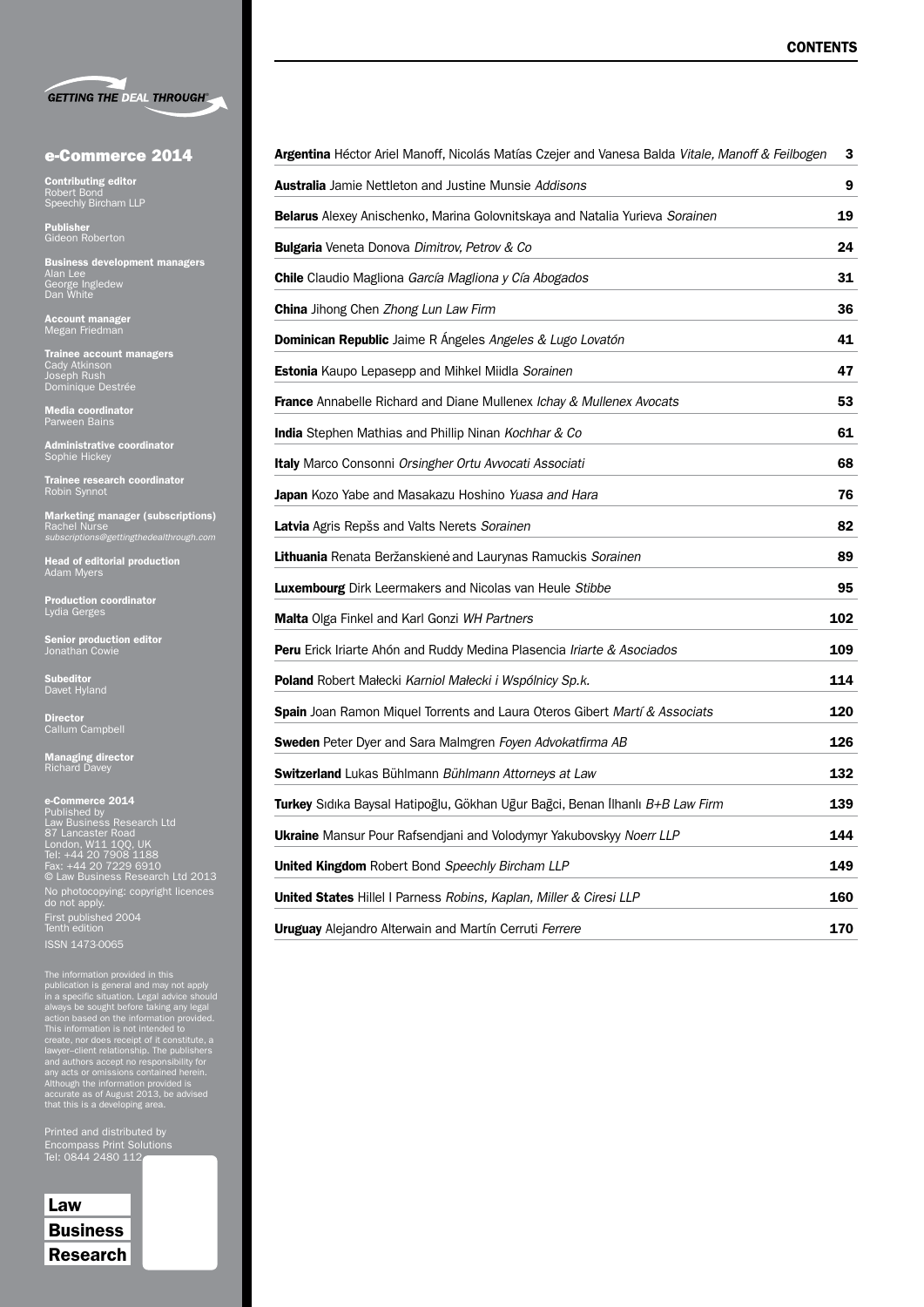# Poland

### Robert Małecki

Karniol Małecki i Wspólnicy Sp.k.

#### **General**

1 How can the government's attitude and approach to internet issues best be described?

The Polish government strongly appreciates the importance of the internet. The significance of the internet, computerisation and digitisation has been emphasised by the creation of a new ministry, the Ministry of Digitisation and Administration, dealing, inter alia, with e-administration, the information society and telecommunications.

#### **Legislation**

2 What legislation governs business on the internet?

The following acts regulate business on the internet:

- the Civil and Criminal Codes;
- Act of 18 July 2002 on the Electronic Provision of Services (AEPS);
- the E-Signatures Act of 18 September 2001 (AES);
- the Personal Data Protection Act of 29 August 1997 (APDP);
- the Copyright and Neighbouring Rights Act of 4 February 1994 (the Copyright Act);
- the Telecommunications Law Act of 16 July 2004 (TLA);
- the Protection of Particular Consumers' Rights and the Liability for the Damage caused by a Hazardous Product Act of 2 March 2000 (APPCR); and
- the Act of 5 July 2002 on the Protection of certain electronically provided services based on, or consisting of, conditional access.

#### Regulatory bodies

3 Which regulatory bodies are responsible for the regulation of e-commerce and internet access tariffs and charges?

These are matters for the president of the Electronic Communications Office (ECO). The president of ECO is a regulatory authority for the telecommunications market, supervised by the minister of digitisation and administration. The president of ECO may, inter alia, impose financial penalties for breaches of the TLA and for failure to observe its decisions. The Scientific and Academic Computer Network (NASK) is a research institute responsible for the top-level '.pl' domain.

#### **Jurisdiction**

4 What tests or rules are applied by the courts to determine the jurisdiction for internet-related transactions (or disputes) in cases where the defendant is resident or provides goods or services from outside the jurisdiction?

The general principles referring to civil proceedings apply in such a case. In particular, the Lugano Convention on jurisdiction and the recognition and enforcement of judgments in civil and commercial matters of 30 October 2007 and Council Regulation (EC) No. 44/2001 of 22 December 2000 on jurisdiction and the recognition and enforcement of judgments in civil and commercial matters are of paramount importance.

If at least one of the parties is resident of an EU member state, or of a country that is a party to the above-mentioned Lugano Convention, the parties may agree that a court in a particular member state shall have jurisdiction. Otherwise, persons resident in an EU member state should be sued before the courts of that member state, irrespective of their citizenship. In the case of a legal person, under the above-mentioned regulation the location of its registered office will determine the appropriate court, or alternatively the place of its main governing body or business activity. The claim may also be brought before a court where the obligation was or was to be performed.

As to agreements with consumers, the consumer may initiate proceedings against a legal person or an individual conducting business activity before the court having jurisdiction over its registered office or the place of the consumer's residence. Actions against a consumer may be taken by legal persons or individuals conducting business activity only in courts of the country where the consumer is resident.

If none of the aforementioned acts applies and there are no applicable bilateral agreements, the provisions of the Civil Procedure Code (CPC) apply. The parties may submit specific cases to the Polish courts, unless foreign courts have exclusive jurisdiction. The parties may also submit a given case to arbitration courts. In any case, Polish courts have jurisdiction if a contractual obligation was, is or was to be performed in Poland, the defendant is resident or has its registered office in Poland or the delict was committed in Poland. The place of performance of an obligation is not defined in the CPC; the Polish Supreme Court has ruled that the applicable material foreign law is to be respected when deciding on the place of performance of a given obligation. The same applies to the determination of the place of commitment of a delict. As regards contracts concluded by consumers, Polish courts have jurisdiction even though the other party, being a business entity, has its registered office abroad, if a consumer undertook the steps necessary for the conclusion of a given contract in Poland. Hence, if a consumer makes its declaration of intent in Poland, Polish courts will have jurisdiction even if the contract has not been concluded in Poland.

#### Contracting on the internet

5 Is it possible to form and conclude contracts electronically? If so, how are contracts formed on the internet? Explain whether 'click wrap' contracts are enforceable, and if so, what requirements need to be met?

Yes, it is possible. In case of contracts formed electronically offline (e-mail), an offer made electronically shall be deemed to have been made to the other person at the moment of its introduction to a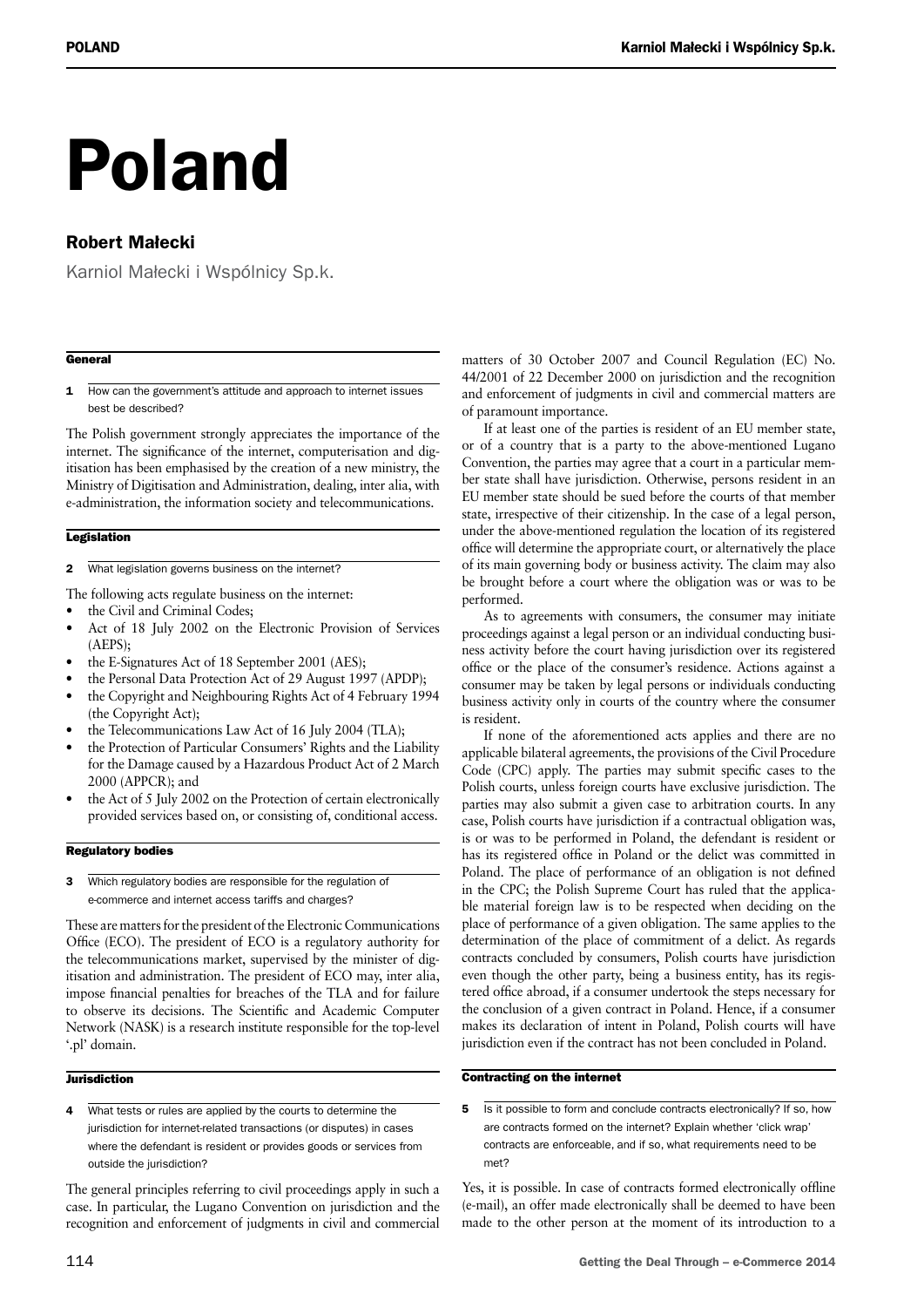means of electronic communication in a way that enabled that person to learn of its content.

In the case of a contract formed electronically online, an offer made electronically is binding for the offeror if the other party confirms its receipt without delay. This rule does not apply to contracts concluded by e-mail and other means of individual long-distance communication. In business-to-business (B2B) relationships the parties may agree on the exclusion of this rule as well. A party entering into a 'click wrap' contract should be provided with the terms and conditions of the vendor's contract. Moreover, the party that is a business entity should provide the other contracting party, inter alia, with information about technical acts covered by the execution of the agreement, the legal effects of confirmation of the receipt of the offer and the languages in which the agreement may be concluded. If the contract is formed by e-mail or another means of individual electronic long-distance communication, the general provisions of the Civil Code shall apply. In business-to-consumer (B2C) contracts, the business entity should also meet the additional conditions stipulated by APPCR.

Providing telecommunications services was possible exclusively under a written agreement under the TLA. Since 21 January 2013 it is also possible to provide such services under an agreement concluded electronically.

6 Are there any particular laws that govern contracting on the internet? Do these distinguish between business-to-consumer and business-tobusiness contracts?

The general provisions of the Civil Code, AES and AEPS also apply to internet contracts. B2C contracts are subject to provisions of the Civil Code and APPCR.

7 How does the law recognise or define digital or e-signatures?

Under AES, an e-signature is data in an electronic format which, together with other data to which it has been attached or to which it is logically related, identifies the signatory. The Act further defines an advanced e-signature as being an e-signature ascribed solely to the person appending the signature, who controls the data exclusively using safe equipment, and is linked to the data to which it was attached in a way that any further change of that data is made apparent.

8 Are there any data retention or software legacy requirements in relation to the formation of electronic contracts?

The Civil Code makes no such provision, but retention of such data is always in the interest of the contracting party in order to produce evidence in any subsequent proceedings.

Article 180(a) of the TLA requires public telecommunications operators or providers of publicly accessible telecommunications services to retain the transmission and localisation data generated or processed by those entities within the territory of Poland for 12 months and to make such data accessible to the competent authorities, including courts and prosecutors, on the basis regulated by special acts. However, these data do not relate to the content of contracts; they just confirm internet activity (time of log-in, IP number, etc).

#### **Security**

9 What measures must be taken by companies or ISPs to guarantee the security of internet transactions?

Under APDP and AEPS, the data controller – being the data processor, including the service provider rendering electronic services – must take measures to ensure the protection of personal data that are subject to processing.

In addition, every provider of publicly accessible telecommunications services is obliged to notify the Inspector General of Personal Data Protection on any infringement of personal data and keep a register of Infringements of Personal Data.

10 As regards encrypted communications, can any authorities require private keys to be made available? Are certification authorities permitted? Are they regulated and are there any laws as to their liability?

Under the AES, a business entity as defined in the Act on the Freedom in Conducting Business Activities of 2 July 2004 (AFCBA) may provide certification services. No permit or licence is necessary, but only an entity entered into the register kept by the minister of the economy may issue a qualified certificate. Such services may also be provided by the National Bank of Poland and public authority bodies, but only for their own use or in favour of other public authority bodies.

Pursuant to article 11(3) of AES, no liability is incurred for any damage resulting from false data entered in the certificate at the request of the person appending the e-signature.

Providers are liable to recipients for the non-performance or improper performance of their obligations unless the resulting damage was caused by circumstances for which they are not liable and which could not have been prevented by exercising due care. Qualified certification providers are subject to compulsory liability insurance.

Data for appending the e-signature (a private key) are only available to the person appending the signature, and there is no obligation requiring this person to disclose them. Additionally, other information related to the provision of certification services, including data used for verification of the authenticity of the signature and of the person (a public key) is confidential. However, it may be required by a court or a prosecutor if such information is connected with the pending proceedings, by state authorities when supervising the entities providing certification services and by other authorities empowered by separate acts.

#### Domain names

11 What procedures are in place to regulate the licensing of domain names? Is it possible to register a country-specific domain name without being a resident in the country?

These matters are subject to the regulations of the registration body, the Scientific and Academic Computer Network (NASK). In order to register a domain the interested party contracts NASK. This interested party has to declare that the data it submits to NASK is accurate and that the submission of the offer and the performance of the contract does not infringe any third party's rights or the law. NASK does not examine whether by entering into or performing the contract the subscriber has infringed the third party's rights or the law. Moreover, depending on the particular matter, provisions concerning trademark protection, the Combating of Unfair Competition Act of 16 April 1993 (ACUC), copyright law and provisions of the Civil Code will apply. It is possible to register domain names without being a resident in Poland.

Generally domain names confer no additional rights, as registration of a domain means only that others may not hold this domain as their own. The 'first come, first served' principle applies in domain

<sup>12</sup> Do domain names confer any additional rights (for instance in relation to trademarks or passing off) beyond the rights that naturally vest in the domain name?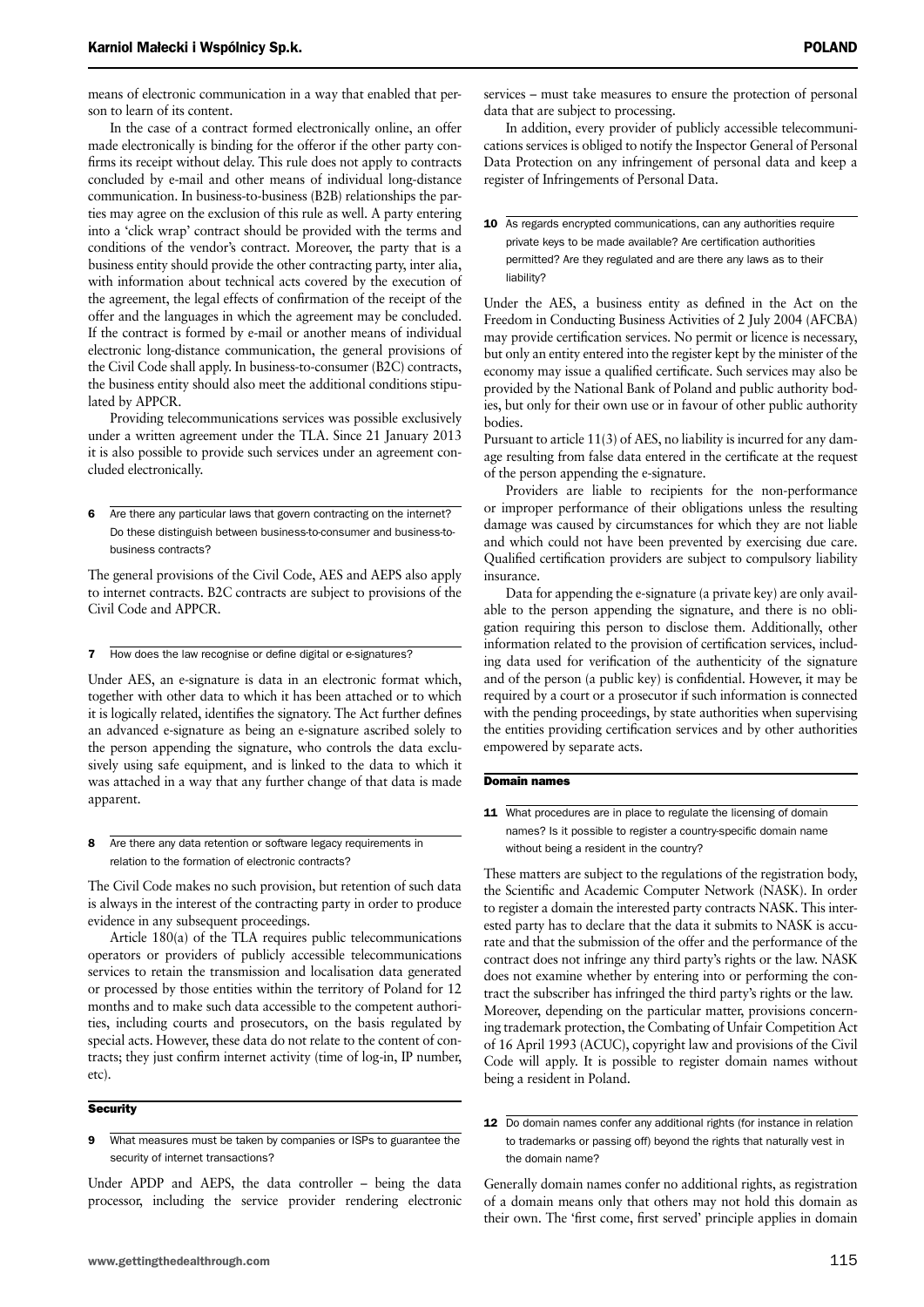registration. Industrial property law permits the registration of a domain as a trademark after the completion of specific formalities. However, use of a similar domain may constitute an act of unfair competition, especially where there is a risk that consumers will be misled as to the identity of the business holding the given domain.

13 Will ownership of a trademark assist in challenging a 'pirate' registration of a similar domain name?

Trademark holders may sue a third party that is infringing their rights by using the domain name. Holders may demand that such use is stopped, as well as demand a reimbursement of profits gained by its use or the award of damages, a court may also order the defendant to pay a sum of money for a charitable purpose. These claims can also be made against a person using a registered trademark as an internet domain.

#### **Advertising**

14 What rules govern advertising on the internet?

Advertising on the internet is not expressly regulated by Polish law. Therefore the general rules concerning advertising apply (ie, provisions of ACUC, AEPS and regulations for the protection of incorporeal interests in intellectual property). In specific situations, the Press Law Act of 26 January 1984, the Gambling Act of 19 November 2009 and the Radio and Television Law Act of 29 December 1992 apply.

15 Are there any products or services that may not be advertised or types of content that are not permitted on the internet?

Banned advertising, including advertising on the internet, includes: advertising contrary to the law, misleading advertisements, unjust comparative advertising, hidden advertising, advertising that invades privacy, spam and advertising of tobacco, alcohol (beer – on certain conditions), psychotropic and abusive substances, games of chance and medicinal products that do not meet specific requirements.

Certain limitations apply to the advertising of medical services, services rendered by attorneys-at-law, notaries, as well as legal and tax advisers.

Total bans apply to contents of a criminal nature, including child pornography, pornography with animals or those provoking crime or racial or ethnic hatred.

New provisions of AEPS prohibit sending commercial information to natural persons that was not requested by them or sent to them without their consent.

This restriction does not concern legal persons anymore, which means that a company may receive unordered commercial information if it is not spam.

#### Financial services

16 Is the advertising or selling of financial services products to consumers or to businesses via the internet regulated, and, if so, by whom and how?

The sale of financial services products is subject to AEPS, article 21 of the AFCBA and article 661 of the Civil Code. Service providers must provide the service recipient with information concerning themselves and the contractual procedure.

Chapter 2(a) of APPCR applies to consumers, who must be informed by the service provider about, inter alia, the identity of the service provider, the subject matter and conditions of the transaction and the right and method by which to withdraw from the agreement. However, this right to withdraw from the agreement does not apply to financial services whose price depends only on fluctuations of the market that are beyond the control of the service provider.

The consumers' rights outlined in APPCR cannot be excluded or limited by the contract.

Advertising of financial services products is subject to requirements of fair advertising arising from ACUC and the Act of 23 August 2007 on Counteracting Unfair Commercial Practices. This issue is also subject to regulations of the Polish Financial Supervision Authority.

#### **Defamation**

17 Are ISPs liable for content displayed on their sites?

A website's creator, rather than the ISP, is generally liable for content displayed on the site. However, an ISP may be liable under civil law for any unlawful act as an accomplice of the tortfeasor.

ISPs that are natural persons may incur criminal liability as an accomplice if the content displayed on the website includes prohibited material (eg, defamatory or pornographic content). However, according to article 14 of AEPS, an ISP is not liable for the content displayed on the site if it does not have actual knowledge of illegal information or activity, or upon obtaining an official notification or reliable information about the illegality of the given information or activity expeditiously disables access to the information.

If the web page clearly contains defamatory or criminal material, then the ISP may shut it down even without a court order without incurring liability for damages.

#### Intellectual property

19 Can a website owner link to third-party websites without permission?

Basically, yes. However, Polish law contains no explicit regulation concerning this issue and each case of linking should be considered individually, particularly with respect to the regulations of the Copyright Act and the Industrial Property Law Act of 30 June 2000.

20 Can a website owner use third-party content on its website without permission from the third-party content provider?

Under article 50(3) of the Copyright Act, making a work available to the public when and where the public chooses is one example of the fields of exploitation of the work, and this extends to the internet. The owner of the rights to work may use and dispose of such work in all fields of exploitation.

The website owner may not display a third party's content that constitutes a work within the meaning of the Copyright Act without the express consent of the owner of the rights to that work.

However, the principles of permitted public use regulated by the provisions of the Copyright Act apply. In specific cases, a work can be used without the express consent of the copyright owner; however, this is without prejudice to his or her right to remuneration, if applicable.

#### 21 Can a website owner exploit the software used for a website by licensing the software to third parties?

Yes, if the website owner has copyright or licence rights to the software in the relevant exploitation field. If not, the copyright owner's consent is required.

22 Are any liabilities incurred by links to third-party websites?

Displaying a link to any unlawful content may result in joint liability in law if there was knowledge of the nature of the content. The

<sup>18</sup> Can an ISP shut down a web page containing defamatory material without court authorisation?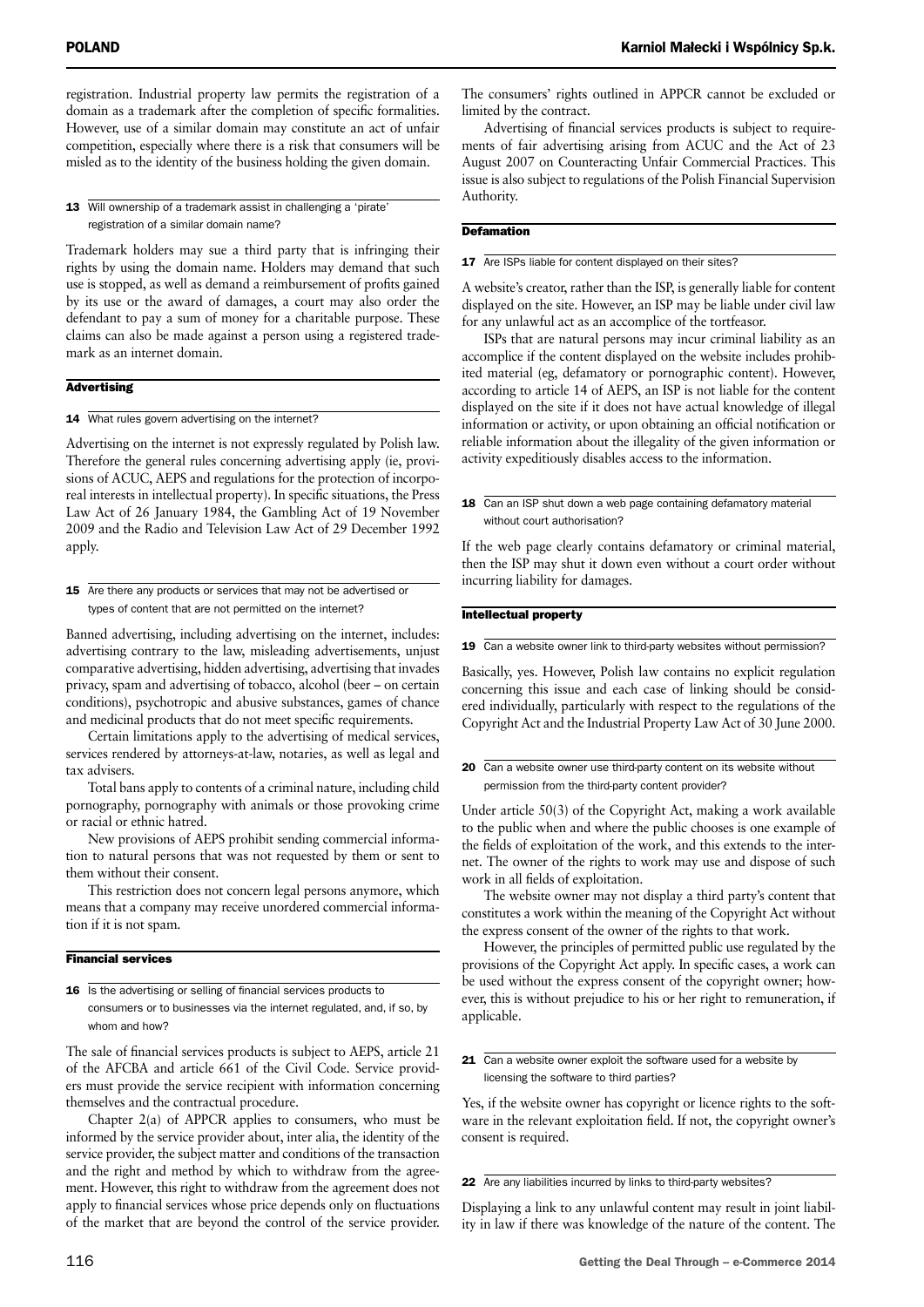entity displaying a link may also be liable if the link is classified as unlawful advertising or when the content or form of the link itself is contrary to law. So as not to be held liable, a given entity shall remove a link infringing law as soon as it receives an official or reliable information about the infringement.

#### Data protection and privacy

#### 23 How does the law in your jurisdiction define 'personal data'?

Under article 6 of APDP, personal data are any information concerning an identified or identifiable natural person. An identifiable natural person is a person who can be identified directly or indirectly, in particular by identity number or by one or more specific factors determining his or her physical, physiological, intellectual, economic, social or cultural features. Information is not regarded as identifying where the identification requires an unreasonable amount of time, cost or manpower.

24 Does a website owner have to register with any controlling body to process personal data? May a website provider sell personal data about website users to third parties?

Pursuant to article 40 of the APDP, the data controller is obliged to notify a data filing system for registration to the Inspector General of Personal Data Protection. A data controller is the person who has real control over the processed data, and is not always the website owner.

The prior and explicit consent of the data subject is required for any sale of the data.

25 If a website owner is intending to profile its customer base to target advertising on its website, is this regulated in your jurisdiction? In particular, is there an opt-out or opt-in approach to the use of cookies or similar technologies?

Article 19(4) of AEPS limits the website owner to profiling its customer base only for advertising, market studies or analyses of service recipients' preferences, and only for the purpose of improving these services' quality. Only exploitation data and data not necessary to provide the electronic services may be processed when profiling such a base. Exploitation data isdata that determines the service recipient's manner of using the electronic service (profile, identification of the telecommunications network or information technology system, information about the beginning, scope and end of use of the electronic service).

However, processing the above-mentioned data, which identify the service recipient and his or her telecommunications network or information technology system, requires the prior express consent of the service recipient (the data subject). If consent is not given, the service provider is obliged to make such data anonymous and use only data that does not identify the service recipient.

Poland has introduced Directive 2009/136/EC of 25 November 2009 by amending the TLA that provides for an opt-in approach to the use of cookies. The user's consent to the use of cookies is always required unless the use of cookies is necessary for enabling the use of a specific service explicitly requested by the subscriber or user or for the purpose of carrying out transmission of a communication via the internet. Before giving its consent a user must be directly presented with clear and comprehensive information on the purpose and manner of using cookies as well as on the option of using appropriate settings in its web browser or other application in a manner that disables cookies.

The user may consent to the use of cookies by accepting the aforementioned information presented to him or her by using appropriate settings of a browser or other application.

Using cookies must not result in any negative effects as to the user's software or hardware.

26 If an internet company's server is located outside the jurisdiction, are any legal problems created when transferring and processing personal data?

The transfer of personal data to a third country may take place only if the country of destination ensures an adequate level of personal data protection in its territory. The adequacy of the level of personal data protection is evaluated taking into account all the circumstances concerning a data transfer operation, in particular the nature of data, the purpose and duration of the proposed data-processing operations, the country of origin and the country of final destination of data as well as the legal provisions in force in a given third country and the security measures and professional rules applied in this country. This rule should not be applied to the transfer of personal data required by legal provisions or by provisions of any ratified international agreement that guarantee adequate levels of data protection.

The data controller may also transfer the personal data to the third country provided that:

- the data subject has given his or her written consent;
- the transfer is necessary for the performance of a contract between the data subject and the data controller, or takes place in reply to a request from the data subject;
- the transfer is necessary for the performance of a contract concluded in the interest of the data subject between the data controller and another subject;
- the transfer is necessary or required by reasons of public interest or for the establishment of a legal claim;
- the transfer is necessary in order to protect vital interests of the data subject; and
- the transfer relates to data that is publicly available.

In other cases, the transfer of personal data to a third country requires the consent of the Inspector General of Personal Data Protection, provided that the data controller ensures adequate protection with respect to privacy protection and the rights and freedoms of the person whom the data concerns.

#### 27 Does your jurisdiction have data breach notification laws?

Yes, this matter is subject to the provisions of APDP. In case of any breach of provisions on personal data protection, the Inspector General of Personal Data Protection may act ex officio as well as upon a motion of the person concerned.

#### **Taxation**

28 Is the sale of online products subject to taxation?

Yes, but the sale of products over the internet is not subject to separate tax provisions and online sales are subject to taxation on the same terms as ordinary sales. The issue is regulated by the Income Tax Acts, the Act on VAT and the Act on Civil Law Transactions.

29 What tax liabilities ensue from placing servers outside operators' home jurisdictions? Does the placing of servers within a jurisdiction by a company incorporated outside the jurisdiction expose that company to local taxes?

Regarding income tax, in certain circumstances this may result in the taxpayer having a permanent establishment in the given country and may result in liability for payment of income tax in that country on income generated in connection with the existence of such permanent establishment.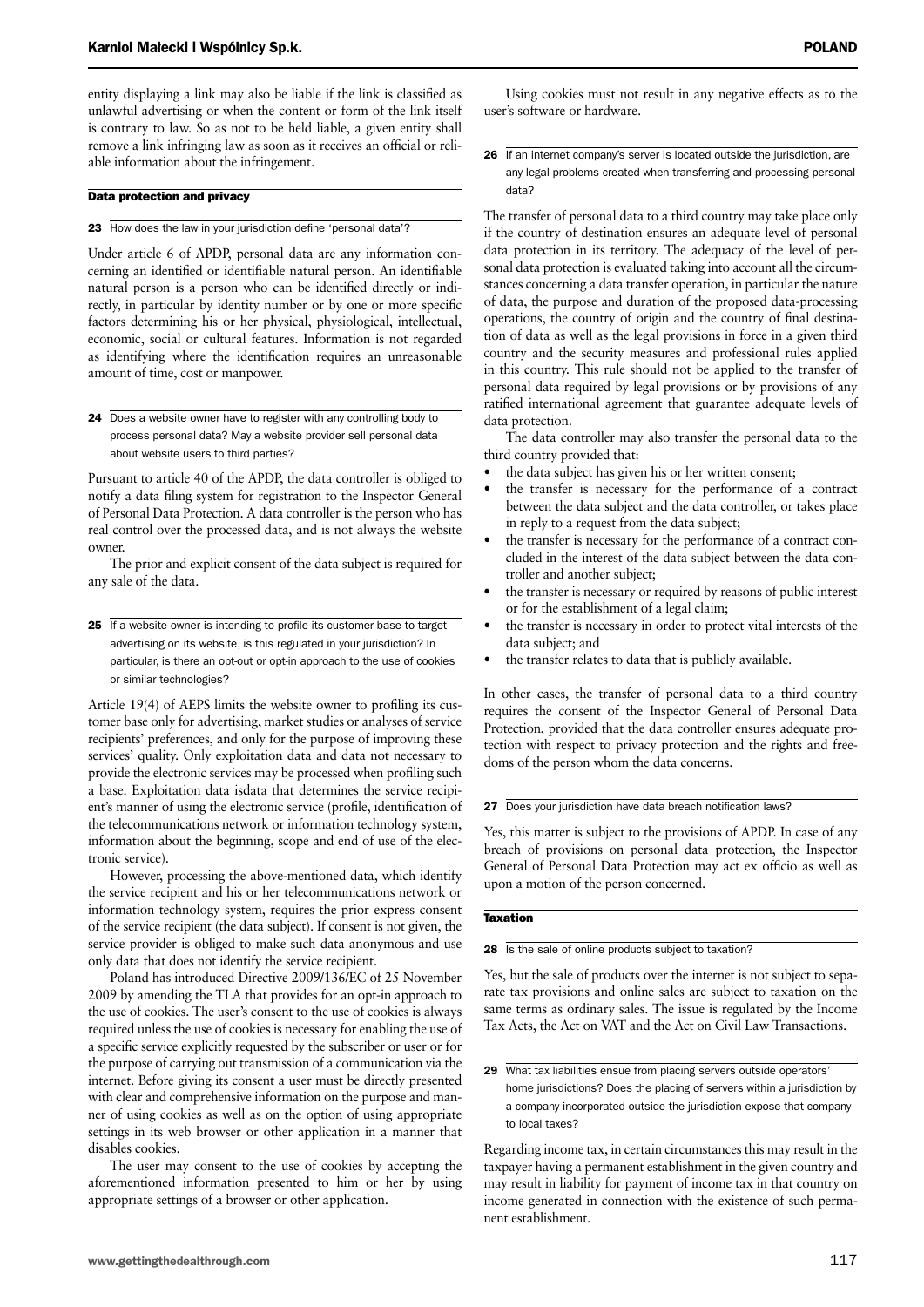#### Update and trends

The minister of digitisation and administration is of the opinion that the current prohibition of demanding payment from a consumer before the delivery of goods or services to that consumer should be cancelled in regard to e-commerce. The minister argues that the prohibition is contrary to the commonly accepted practice where the consumer receives goods or services after paying for them. This matter will be discussed by the Council of Ministers.

Placing a server in Poland does not influence VAT taxation on sales transactions. The nature of the transaction and the VAT taxation status of the purchaser are crucial to determine VAT liability.

30 When and where should companies register for VAT or other sales taxes? How are domestic internet sales taxed?

The place of registration should be the tax office competent for the company's registered office or principal place of business. Registration should be effected upon the commencement of business activities.

Internet sales are subject to general VAT rates applicable in Poland: the principal rate is 23 per cent and the reduced rate for some goods and services is 8 per cent. Certain goods and services are not subject to VAT.

31 If an offshore company is used to supply goods over the internet, how will returns be treated for tax purposes? What transfer-pricing problems might arise from customers returning goods to an onshore retail outlet of an offshore company set up to supply the goods?

The return of goods supplied over the internet is not subject to any particular tax provisions and should be settled according to general income tax and VAT procedures.

The taxation issues related to transfer-pricing provisions are not specifically regulated because of their internet character.

#### **Gambling**

32 Is it permissible to operate an online betting or gaming business from the jurisdiction?

This issue is regulated by the Gambling Act of 19 November 2009. According to its provisions, cylindrical games, card games, games of dice and games on gaming machines may be provided only in real, non-internet casinos and bingo rooms. Organising online games of chance or online games on gaming machines is expressly prohibited. However, operating an online mutual betting business is allowed but requires a licence.

33 Are residents permitted to use online casinos and betting websites? Is any regulatory consent or age, credit or other verification required?

Participating in online games of chance or online games on gaming machines is expressly prohibited by the Gambling Act of 19 November 2009. Residents who are at least 18 years old are permitted to use mutual betting websites. However, under article 107 section 2 of the Tax Criminal Code, it is prohibited to participate in a foreign game of chance or a foreign mutual bet within the territory of Poland. Anyone using such a service within Poland commits a tax offence subject to a fine or/and imprisonment of up to three years.

#### **Outsourcing**

34 What are the key legal and tax issues relevant in considering the provision of services on an outsourced basis?

Outsourcing is classified and defined in the Council of Ministers' Regulation of 24 December 2007 on Polish Classification of Business Activity and in the Council of Ministers' Regulation of 29 October 2008 on Polish Classification of Goods and Services. There is no general regulation concerning the provision of services on an outsourced basis.

Special provisions for the banking sector are provided by the Act on Banking Law of 29 August 1997, which determines the conditions and principles that must be met in order to provide services on an outsourced basis.

Tax law does not provide any special regulations on outsourcing. Therefore, the general provisions of Polish tax law are applicable.

35 What are the rights of employees who previously carried out services that have been outsourced? Is there any right to consultation or compensation, do the rules apply to all employees within the jurisdiction?

If outsourcing leads to the termination of employment contracts, the employer hires more than 20 people and a specific group of employees is made redundant, then under the Act on Special Principles of Terminating Employment with Employees for Reasons Not Related to the Employees of 13 March 2003 the employer shall consult the trade union over such dismissals and is liable to make severance payments. However, this rule is applicable only where a trade union operates at the employing establishment.



#### Robert Małecki **rmalecki** rmalecki@kmw-adwokaci.pl

ul Świetojerska 5/7 Tel: +48 22 828 14 60 00-236 Warsaw Fax: +48 22 827 04 63 Poland **by a contract www.kmw-adwokaci.pl**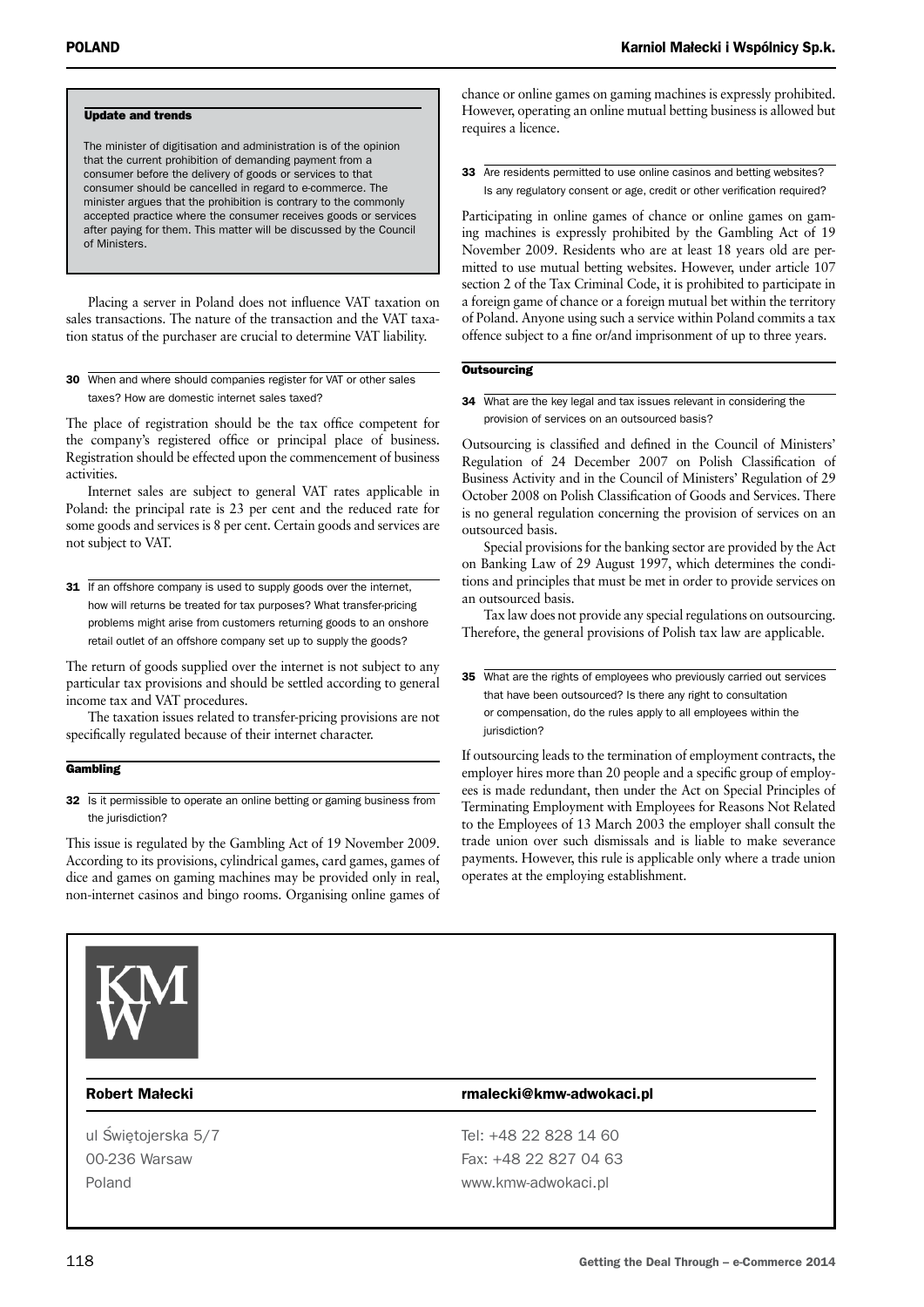If the employer hires at least 50 people, it shall inform and consult the employees' council issues related to changes in the structure and operation of the business before using an outsourced company.

#### Online publishing

36 When would a website provider be liable for mistakes in information that it provides online? Can it avoid liability?

There is no requirement to monitor information displayed on websites through an intermediary and there is no liability if such information infringes third-party rights, provided that the website provider is not aware of the illegal nature of such information. If the provider receives official notice about the unlawful nature of the information, it is not liable to a third party if it prevents access to that information without delay. If a website provider is simultaneously a content provider, it is liable for the information displayed online under the general principles of the Civil Code or for infringement of other rights (eg, intellectual property rights). See question 12.

37 If a website provider includes databases on its site, can it stop other people from using or reproducing data from those databases?

The Databases Protection Act of 27 July 2001 applies. A website provider who has a right to a database may prohibit unauthorised third parties from the total or partial use of such a database.

However, it is allowed to use part of a database made available on a website, which is not essential as to the quality and quantity. Moreover, such use should not infringe the normal use of the database or harm the interests of its owner.

In any event, use of the database is permitted if the third party uses it for didactic or research purposes and identifies the source, or if such use is justified for a non-commercial goal, or for internal security and court or administrative proceedings. Despite this, recurring and systematic downloading or secondary use of the database is not permitted if this is contrary to normal use and results in unjustified violation of the owner's interests.

If the database can be regarded as a work according to the provisions of copyright law, the Copyright Act will additionally apply.

#### 38 Are there marketing and advertising regulations affecting website providers?

As mentioned in question 14, advertising on the internet is not expressly regulated by Polish law and general rules concerning advertising apply. Courts consider internet press as falling into the scope of application of the Press Law Act of 26 January 1984. Like its traditional form, internet television is governed by the Radio and Television Law Act of 29 December 1992. Both acts provide prohibitions as to the content of advertisements. Also ACUC provides regulations on unfair or prohibited advertising. If a given advertisement is contrary to the provisions of these acts (ie, it is illegal), AEPS will apply. Under article 14 of AEPS a website provider will not be held liable if it does not have actual knowledge of illegal information or upon obtaining an official notification or reliable information about the illegality of the given information expeditiously disables access to the information.